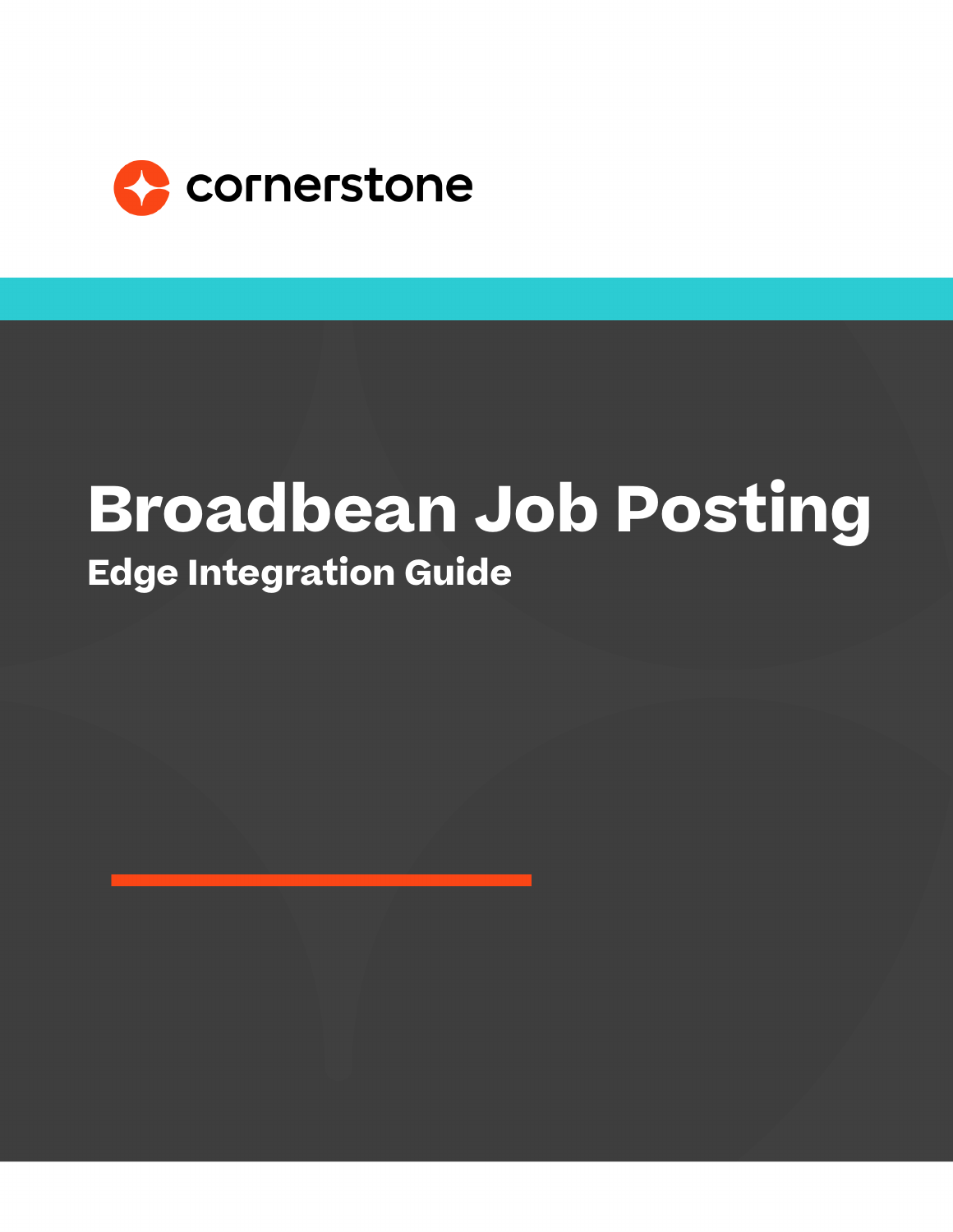# **Table of contents**

#### **[Overview](#page-2-0)**

 **[Requirements](#page-2-0)**

#### **[Edge setup](#page-3-0)**

 **[Edge Manage Users](#page-3-0) [Manage Requisitions](#page-4-0) [Cancelling/closing requisitions](#page-4-0) [Job Postings](#page-5-0) [View Job Board History](#page-5-0) [Error Message](#page-6-0) [Job Board Costs](#page-6-0)**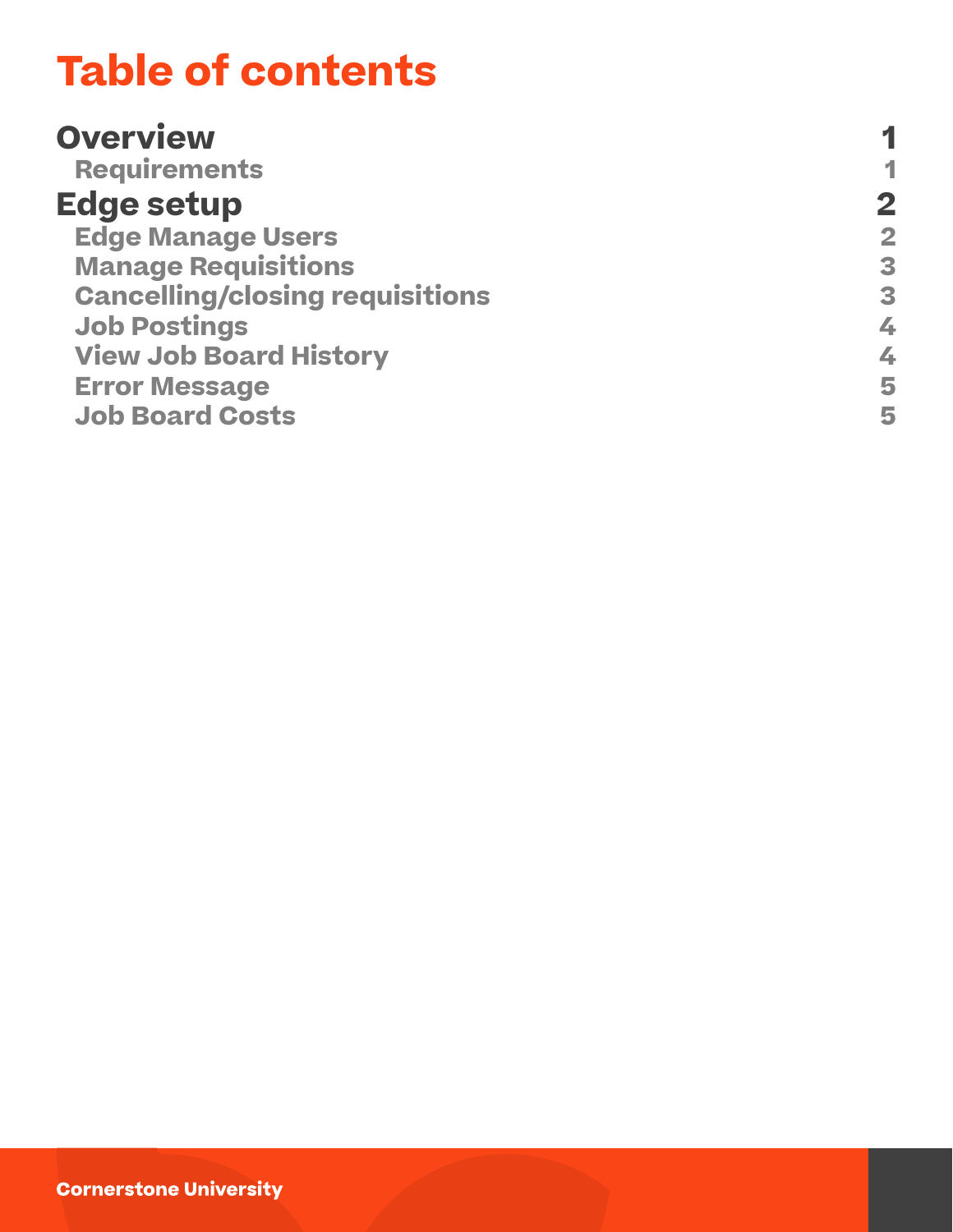# <span id="page-2-0"></span>**Overview**

Broadbean Technology, a CareerBuilder company, develops innovative online recruitment software that helps over 60,000 recruiters globally source candidates from job boards, social networks, and other online recruiting channels. In short, Broadbean helps to streamline the recruiting process. Broadbean's strong partnerships and successful network of over 4,500 integrated job boards allow them to provide powerful insight on the recruiting industry through performance analytics.

Cornerstone and Broadbean Technology have collaborated to deliver a seamlessly integrated job posting solution. From Cornerstone Recruiting, organizations can use the Broadbean integration to post jobs to over 4,500 job boards, social media sites such as LinkedIn, Twitter, and Facebook, and other



recruitment channels. Through this integration, organizations can harness the power of internal and external sourcing within Cornerstone Recruiting and distribute job postings to the most popular job boards and eliminate the duplicative administrative burden to post jobs on individual job board sites.

### **Requirements**

- The Broadbean Job Posting integration requires purchase through the Edge Marketplace. Your organization will be invoiced the amount of the product on the purchase date and every anniversary of that date.
- A Broadbean Job Posting administrator account is required.

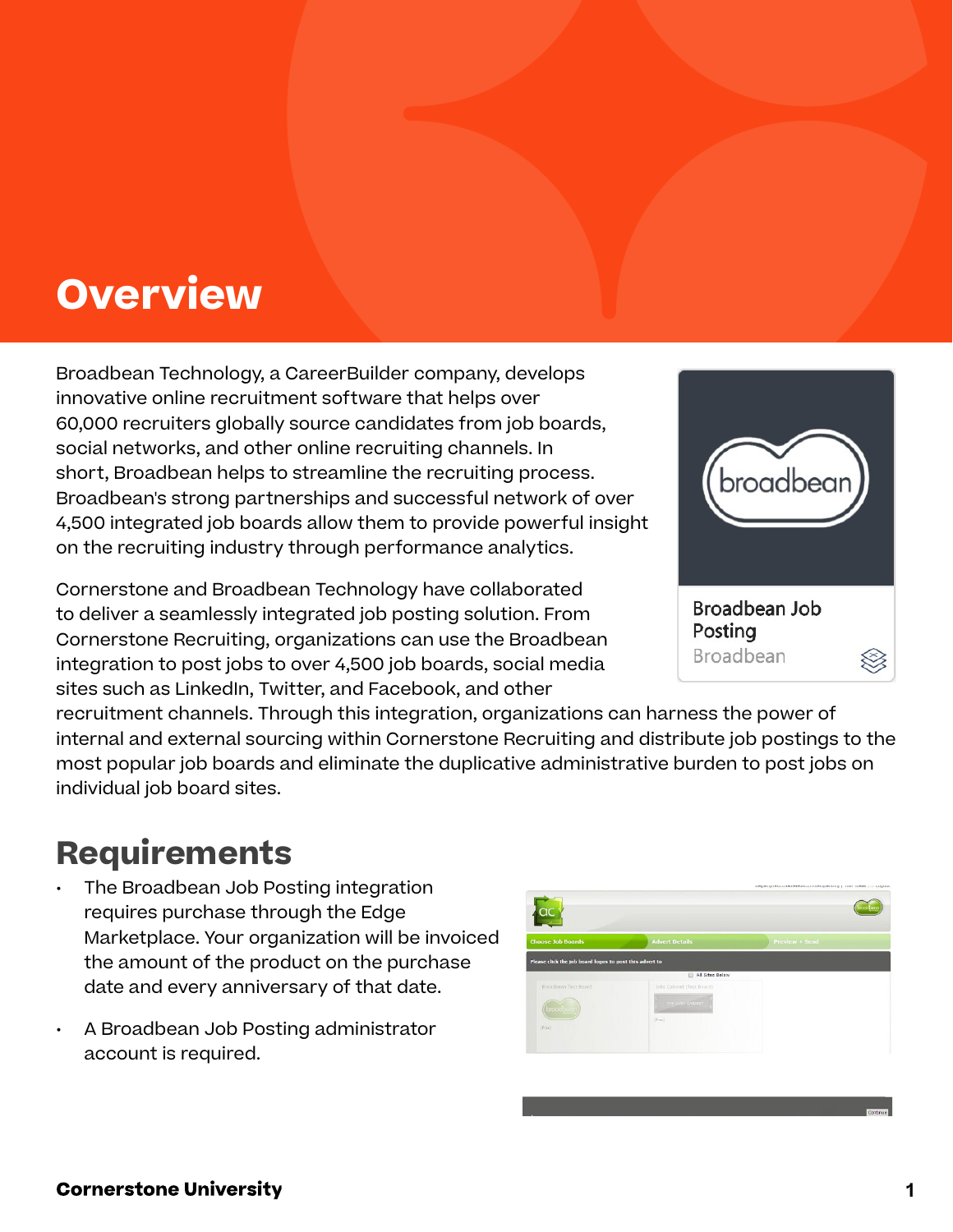# <span id="page-3-0"></span>**Edge setup**

After purchasing the Broadbean Job Posting in the Edge Marketplace, the configuration will need to be completed in the Integration Center.

**Broadbean API** & **Secret Key** - Enter the Broadbean API & Secret key, which is provided to you by your Broadbean implementation team. This key is your organization's unique identifier that enables Cornerstone to authenticate with Broadbean.

**Admin Username** - Enter the Broadbean Admin Username provided by your Broadbean implementation team. This is used for pulling the status of the Broadbean Job Postings and for deleting postings.

**Allow Admin Fallback** - If enabled, users that do not have a Broadbean User Account configured will use the Broadbean Admin account for posting. These postings will refelct as posted by the Admin account.

### **Edge Manage Users**

|                       | Broadbean API Key*       |  |  |
|-----------------------|--------------------------|--|--|
| Broadbean Secret Key* |                          |  |  |
|                       | Broadbean Admin Username |  |  |
|                       | Allow Admin Fallback     |  |  |
|                       |                          |  |  |

You will need to create a separate account in the Edge Integration Center in the Broadbean Job Posting Integration's Manage Users page. Every user accessing the Broadbean integration will need to have a configured user account with a unique Broadbean ID. These accounts will need to be enabled individually and cannot be bulk uploaded.

**Cornerstone User ID** - This is the User ID for the Cornerstone account that will be accessing the Broadbean Job Posting integration.

**Broadbean Username** - This is the username of the Broadbean Job Posting account that the user will use for Broadbean access.

**User is Active** - This option determines if the connection is currently active.

| Cornerstone User ID | Broadbean Username | Active | Modify |
|---------------------|--------------------|--------|--------|
|                     | Add New User       |        |        |
| Cornerstone User ID |                    |        |        |
| Cornerstone User ID |                    |        |        |
| Broadbean Username  |                    |        |        |
| Broadbean Username  |                    |        |        |

#### **Cornerstone University**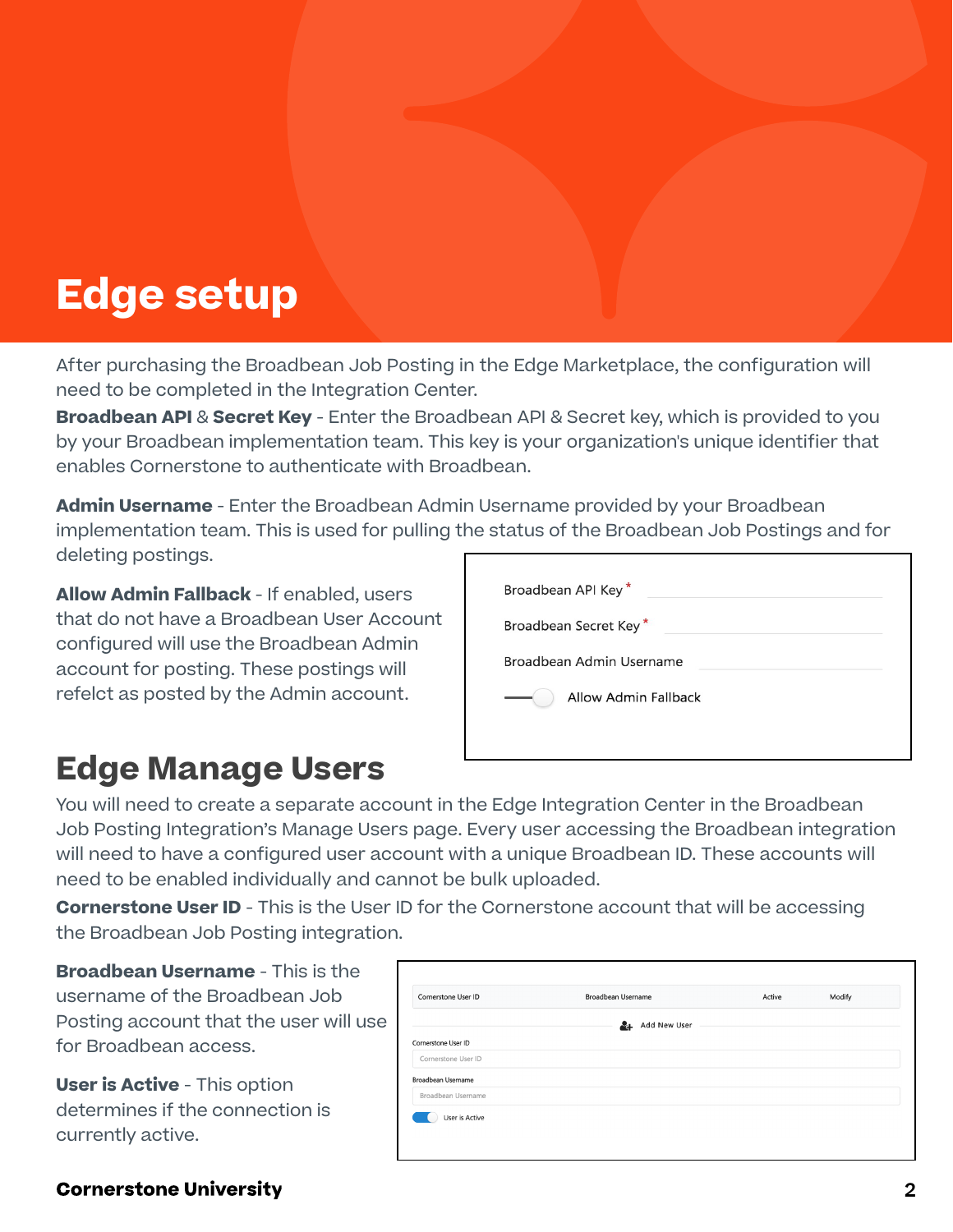### <span id="page-4-0"></span>**Manage Requisitions**

Creating requisitions that will post to Broadbean is very similar to the standard requisition creation process. There are several points of interest to keep in mind when creating requisitions that are intended for Broadbean Job Postings.

#### **General page**

On the General tab, within the Details section, you have the opportunity to create a Primary Location for your requisition, as well as additional locations as necessary. Jobs

posted via Broadbean will only show the primary location for the job, rather than any additional locations that are configured for the requisition.

| <b>Primary Location *</b>     | Primary Location | <b>Address *</b> |
|-------------------------------|------------------|------------------|
| <b>Additional Location(s)</b> |                  |                  |

#### **Job Ad page**

Once the Job Ads have been configured, clicking the NEXT button executes the Call Channels API call to Broadbean. This communication populates the Postings page with available jobs.



## **Cancelling/closing requisitions**

For job requisitions that are posted to Broadbean, if the requisition is put into a Canceled or Closed status, then the requisition is removed from Broadbean.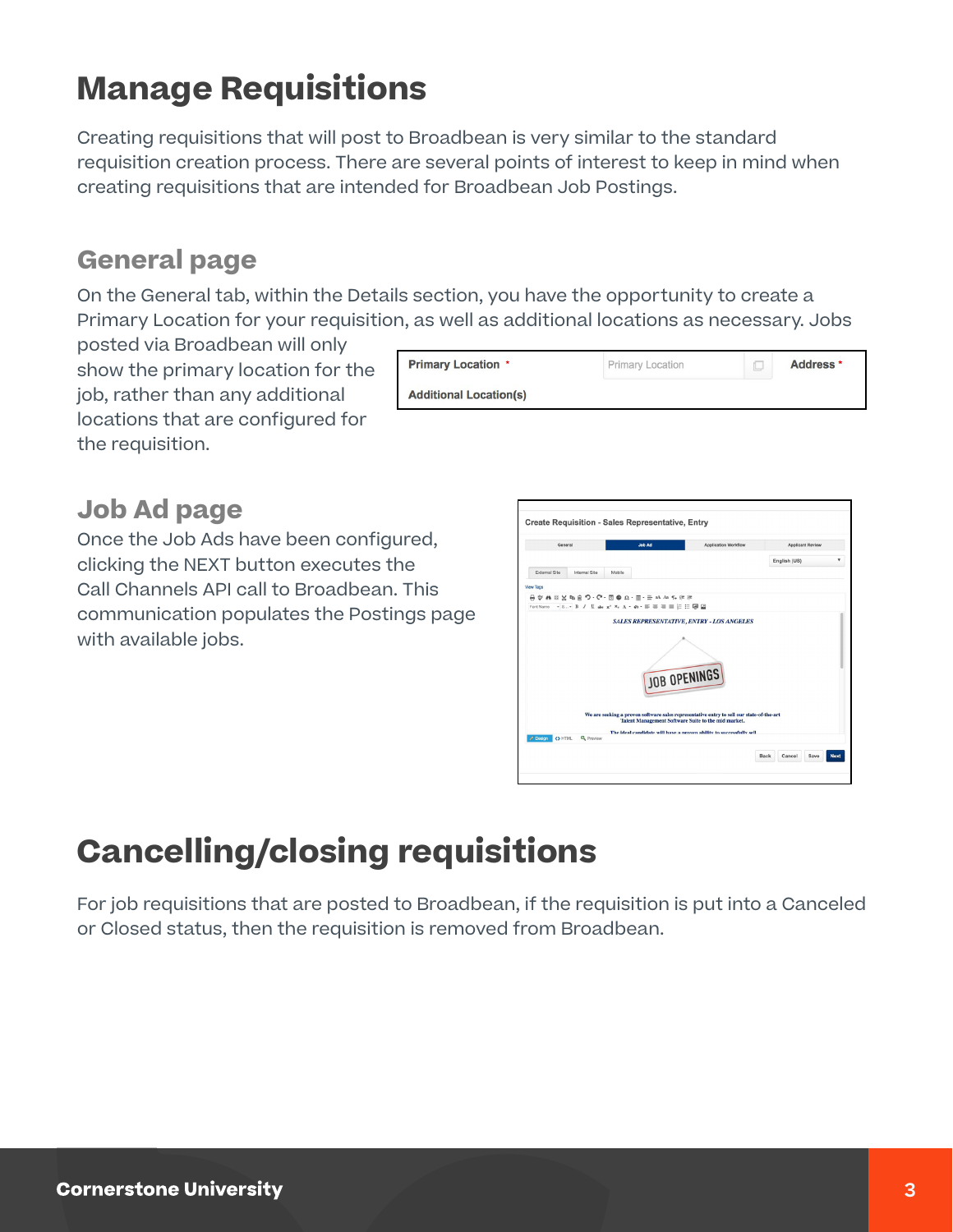## <span id="page-5-0"></span>**Job Postings**

To post a job via Broadbean, you will need to access the Postings Page by selecting the Edit Postings link from the Options dropdown for each Requisition.

In order to post to a job board, you will first need to post the job to at least one external career site.

Next, from the Job Boards section select the Broadbean tab. To post the job, click the POST button below the name of the job board.

If changes are made to the job, click REFRESH. This re-enables the POST button so that you can re-post the job.

To remove the posting from Broadbean, click the trash can icon to the right of the posting or the Delete All button.

## **View Job Board History**

Click the View History to view deleted or expired job boards. This provides you with a place to see job boards that are no longer current for the job.

The Job Board History page displays the following information for the job:

**• Name** - This column displays the name of the job board. The status and the date of the status change display below the job board name. For your Broadbean postings, once the job is posted, you can click the name of the posting to view the posting. You can also click REFRESH to update the posting names into a clickable link that will open the Broadbean posting. Broadbean postings that are in a Pending status are not linked.

Name No Result **View History** 

- **• Language** This column displays the language of the job posted to Broadbean.
- **• Start Date** This column displays the date on which the job was posted.
- **• End Date** This column displays the date on which the job posting ended.
- **• Clicks**  This column displays the number of clicks the posting received.
- **• Cost** This column displays the cost of the posting.

Click DONE to close the Job Board History page.

| FUI THE JUD DUAIU.                                                             |                                                                                                                                                   |
|--------------------------------------------------------------------------------|---------------------------------------------------------------------------------------------------------------------------------------------------|
|                                                                                |                                                                                                                                                   |
|                                                                                |                                                                                                                                                   |
|                                                                                |                                                                                                                                                   |
| on the job boards. Click Refresh to get the latest information for Job Boards. | Post this job to job boards. If there are any changes on the job requisition, re-submit the requisition to save the changes before taking actions |
| <b>Multiposting</b>                                                            | eQuest                                                                                                                                            |
|                                                                                |                                                                                                                                                   |

| Fdit                         |
|------------------------------|
| Copy                         |
| <b>Edit Postings</b>         |
| Snapshot                     |
| <b>View History</b>          |
| Manage Recruitment Marketing |
| <b>Message Users</b>         |